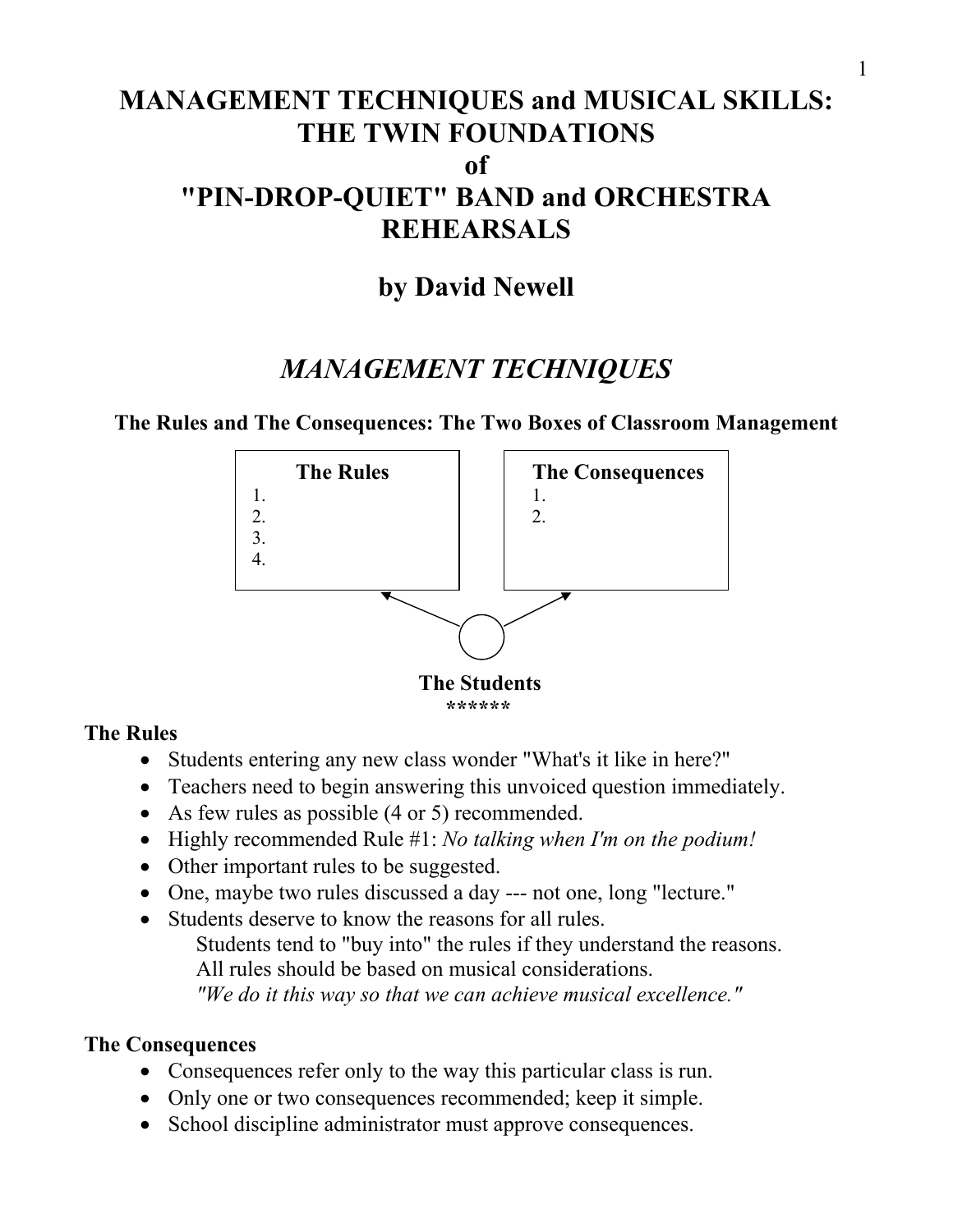Administrators do not like, nor do they deserve surprises. Informed administrators will be more likely to back us up.

## • **Lowering Band/Orchestra Grades as a Consequence Can Be Justified!** Students are highly motivated by grades.

Grade card says "Band" or "Orchestra" -- not "Clarinet" or "Violin." Disruptive student is hampering the musical progress of the group. May be a fine clarinetist, but is being a poor band student.

Therefore, "Band" grade can be lowered.

 Caution: Grading must consist of more than just behavior. "Band" behavior can justifiably lower the "Clarinet" grade.

Grading policies must be clearly spelled out to both students and parents. Written classroom policies need to be signed by both students and parents.

# • **"Discipline by Pencil" During Rehearsals**

Without talking, teacher picks up pencil, puts mark in grade book. All students understand that someone has just had their grade lowered.

All students naturally wonder if it was them.

Offending student is not identified publicly during class.

Flow of the class is not interrupted; nothing is said.

Student is denied the notoriety s/he may have been seeking.

A set number of "pencil demerits" (3?) per grading period lowers grade. To be fair, students about to have grade lowered are privately informed.

## **The Students**

- The students understand that there are only two "places" to be in the class.
- There is no third box!
- Every day **the students place themselves** in one of the two boxes. The students are either in the "Rules" box or in the "Consequences" box. **Responsibility for behavior is where it belongs -- on the students!**

## **Teachers as Impartial and Unemotional Observers**

- Students understand that teachers simply observe which box students are in.
- Teachers **calmly and impartially** notice when students leave the "Rules" box. **Teachers who raise their voices in anger do more harm than good**.

There is no reason for anger, emotion, or raised voices.

Teachers have simply noticed students changing boxes.

Teacher shouting encourages student shouting.

The louder teachers yell, the less respect they command.

Our mothers always told us to "watch out for the quiet ones!"

Students wonder what would happen if we ever "lost it."

**Teachers can maintain strict discipline without ever raising their voices!**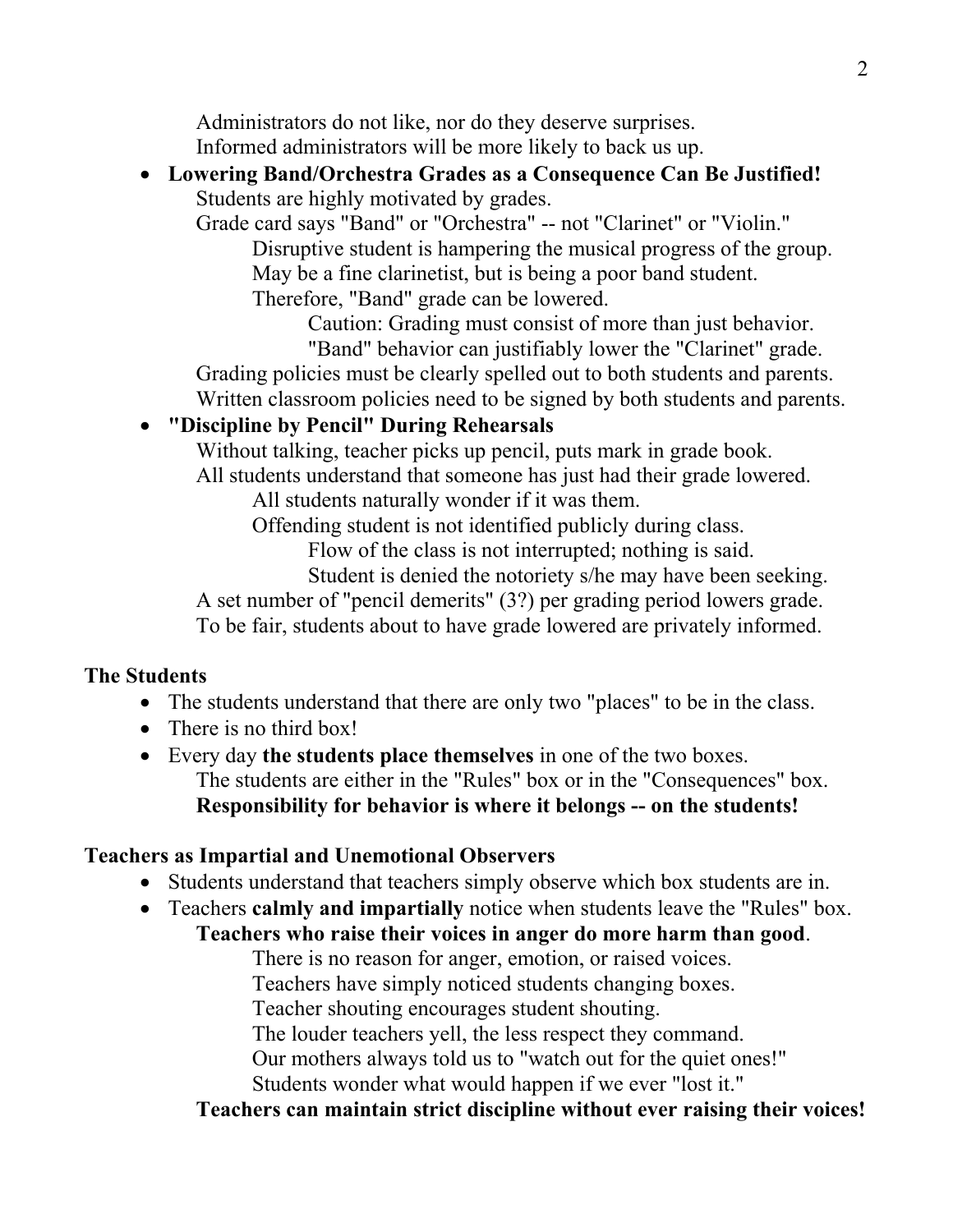### **First Rehearsals Are Critical**

- The first rehearsals must be exact models of what has been described.
- Teachers must be **Firm**, **Fair**, and **Consistent**. Teachers who are firm show that they respect themselves. Teachers who are fair show that they respect their students. Teachers who are inconsistent can be neither firm nor fair.
- Teachers who do not run their rehearsals exactly as was described in the discussion of "Rules and Consequences" for the class will not be successful! Saying one thing and doing another is perhaps the biggest mistake we make. Students learn that we are all talk and no action. All of the groundwork that has been laid has been a waste of time.

# *MUSICAL SKILLS*

### **Management Techniques Eventually Need to be Replaced by Musical Skills**

- The techniques described above will get the year off to a great start.
- Through experience students learn that the rules and consequences that are in place enable the group to quickly and efficiently make musical progress.
- The foundation has been laid upon which a house of music can be built.
- To maintain this setting long-term, rehearsals must be musically invigorating. Student attention to rules will be replaced by student interest in the music. Students who are making beautiful music have no interest in misbehaving.

### **A Suggested Rehearsal Format that Minimizes Management Concerns**

- Students join bands and orchestras to play their instruments. Students do not join our groups to sit and listen to others play. There is a great deal of sitting around while we work with small groups.
- One study names "boredom" as the #1 reason students drop band.
- The more students play, the more likely they are to stay in the program.
- Most students cannot play and talk at the same time.
- Playing students are happy students; playing students improve.
- **Rehearsal Format Maximizes Student Playing and Learning**

### **The Basic Philosophy**

The process of instrumental music education at the secondary level is a process of teaching 100% of the students a series of basic musical skills, which are logically arranged from the simple to the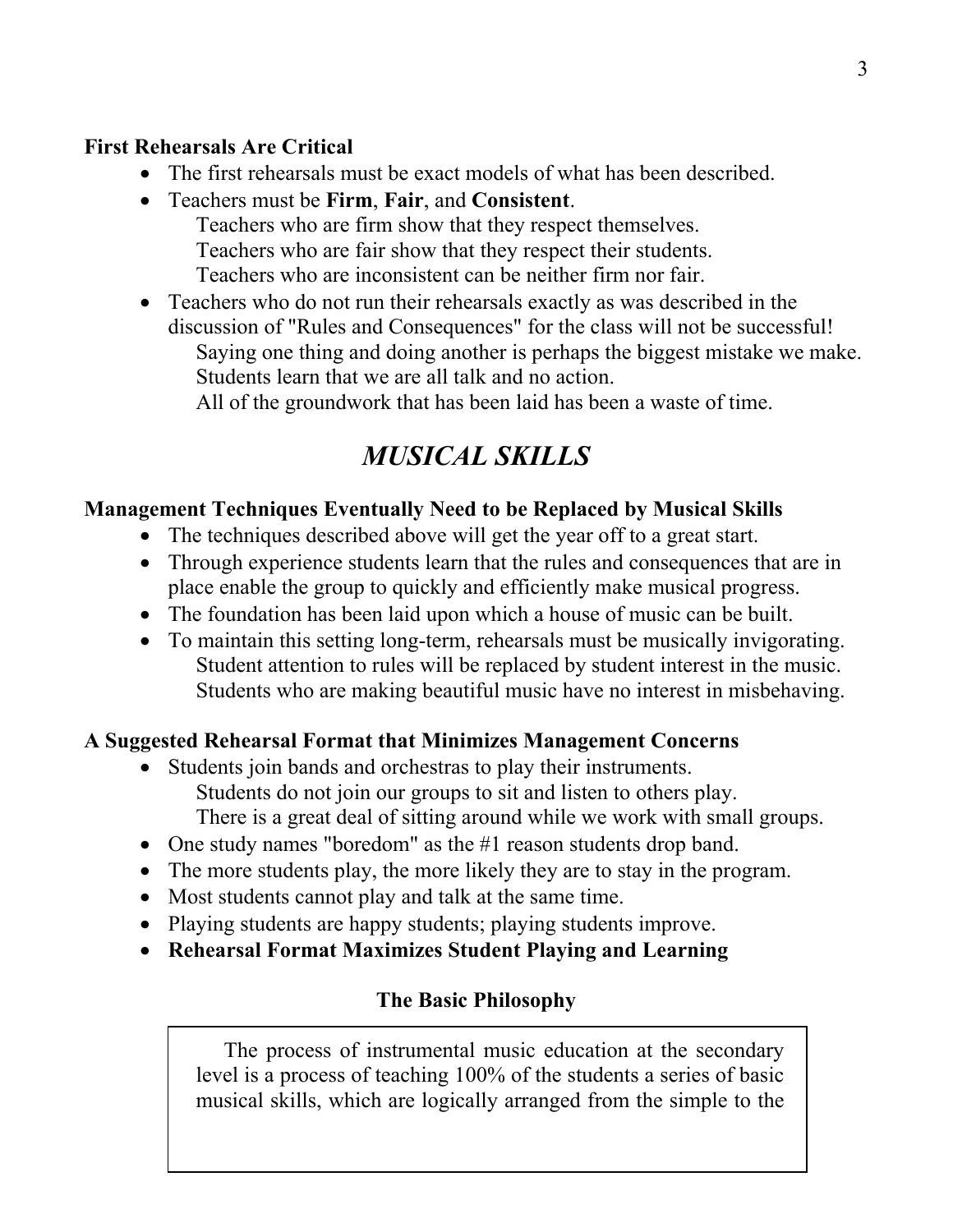complex and which are then applied to the body of appropriately graded literature for the purpose of aesthetic pleasure.

# *THE TWO-PART REHEARSAL*

## • **Part One: The Teaching Part**

**100% Unison Teaching** of various musical skills begins all rehearsals. Skills taught are those that will be required in the second part of the class. Unison is the most efficient way to teach and to learn.

 The "Teaching Part" of the rehearsal is like a "group private lesson." Any literature that contains unlearned skills is not handed out.

 Required skills are first taught to 100% of students until mastered. Once the skills are learned, the literature is handed out and rehearsed.

### • **Part Two: The Rehearsing Part**

Students encounter only new settings of learned skills in the literature. Far fewer stops to teach notes, rhythms, and so forth.

 Students have been taught them in the first parts of the rehearsals. "Rehearsing Part" deals more with the MUSIC rather than the notes.

## • **The One-Way Bridge Connecting the Two Parts of the Rehearsal**

Once in the "Rehearsing Part" of the class, cannot go back to teach a skill. Deficient skill needs to be the focus of another day's "Teaching Part." Must avoid having the majority sit while a few learn the required skill.

 100% of students need to master the skill in question. Must not stop the music-making momentum of the rehearsal. **All students deserve to make beautiful music everyday**. Students touched aesthetically everyday will stay in our classes.

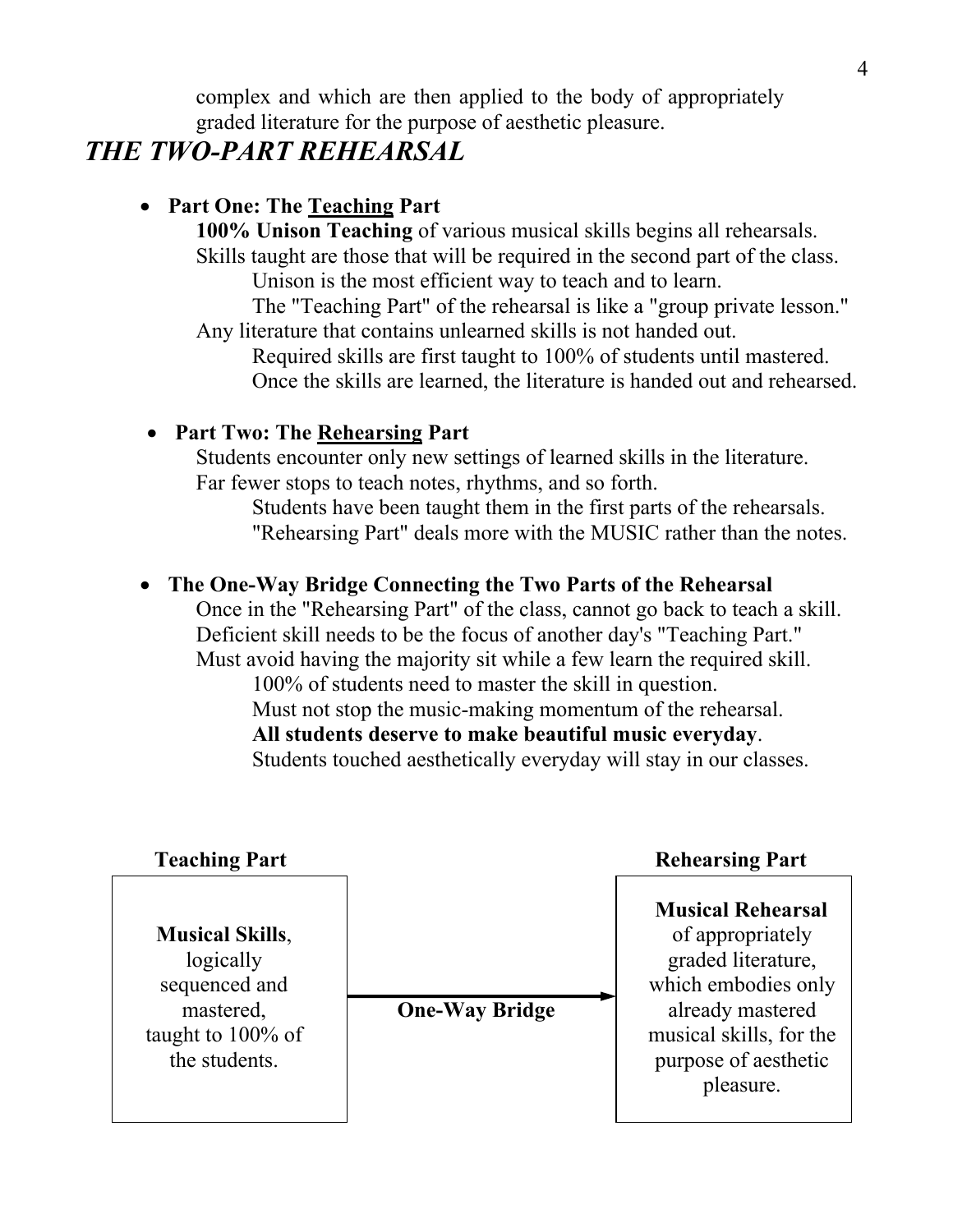#### **Summary: The** *Two-Part Rehearsal* **Format**

| $\bullet$ | Students play their instruments a great deal more.                     |
|-----------|------------------------------------------------------------------------|
|           | 100% are playing and learning in the first part of every rehearsal.    |
|           | Students do much more playing as the literature is being explored.     |
|           | No stops to teach a few students a specific skill.                     |
|           | Far less boredom for individual students.                              |
|           | Playing students are happy, engaged, and learning.                     |
|           | Playing students have few opportunities for off task behavior.         |
|           | • The emphasis in the second half of every class is on the MUSIC.      |
|           | An aesthetic momentum is established in every class meeting.           |
|           | Students are touched emotionally everyday.                             |
|           | Band and Orchestra rehearsals literally become MUSIC classes.          |
|           | The Two-Part Rehearsal Format enables us to be music teachers rather t |

art Rehearsal Format enables us to be music teachers rather than policepersons.

# *CONCLUSIONS*

Much like individual human beings, bands and orchestras can be thought of as living organisms. Each one is truly unique with its own personality. Each is born and processes through childhood, adolescence, and adulthood, and then it ceases to exist. Although each is different, all can be molded to react in specific ways to their own, unique environments.

| Birth:<br>Childhood: | The first day of any given school year.<br>All direction comes from outside the organism, from the parent figure.<br>The Do's and Don'ts are clearly laid out and the consequences                                                                                                                          |
|----------------------|-------------------------------------------------------------------------------------------------------------------------------------------------------------------------------------------------------------------------------------------------------------------------------------------------------------|
|                      | specified. Behavior and compliance are carefully monitored.                                                                                                                                                                                                                                                 |
| Adolescence:         | Group starts to become more independent of authority figure, begins<br>to monitor its own behavior. "Grounding" (detention, lowered grade)                                                                                                                                                                  |
|                      | by the parental figure is occasionally necessary.                                                                                                                                                                                                                                                           |
| Maturity:            | The mature ensemble's reason for being is to make music. MUSIC<br>replaces "The Rules" as the disciplining force in the classroom. The<br>rules are seldom thought of or referred to; they have become second<br>nature to the organism. They are simply the way things are done in<br>order to make music. |